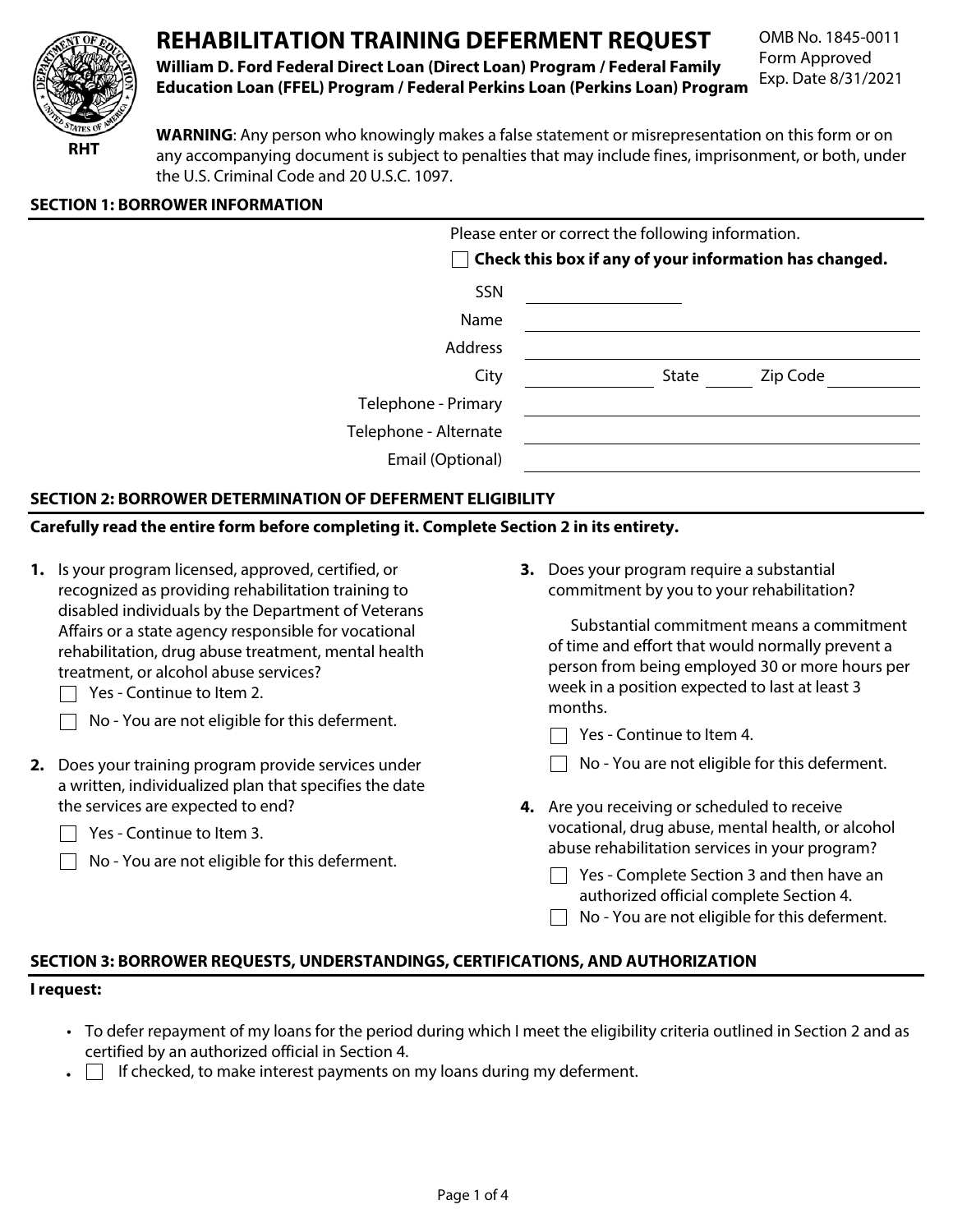#### **Borrower Name Borrower SSN**

## **SECTION 3: BORROWER REQUESTS, UNDERSTANDINGS, CERTIFICATIONS, AND AUTHORIZATION (CONTINUED)**

#### **I understand that:**

- I am not required to make payments of loan principal or interest during my deferment.
- My deferment will begin on the date I became eligible, as certified by the authorized official.
- My deferment will end on the earlier of the certified deferment end date or when I am no longer eligible for the deferment for another reason.
- If I am a Perkins Loan borrower, I will receive a 6-month post-deferment grace period beginning on the date I no longer qualify for the deferment.
- My loan holder may grant me a forbearance while processing my form or to cover any period of delinquency that exists when I submit my form.
- All unpaid interest may capitalize on my loans during or at the expiration of my deferment or forbearance, but interest never capitalizes on Perkins Loans.

**I certify**, to the best of my knowledge and belief, that:

- The information I have provided on this form is true and correct.
- I will provide additional documentation to my loan holder, as required, to support my deferment eligibility.
- I will notify my loan holder immediately when my eligibility for the deferment ends.
- I have read, understand, and meet the eligibility requirements in Section 2.

**I authorize** the entity to which I submit this request and its agents to contact me regarding my request or my loans at any cellular telephone number that I provide now or in the future using automated telephone dialing equipment or artificial or prerecorded voice or text messages.

#### **Borrower's Signature Exercise Signature According to the UP of Contract Contract Contract Contract Contract Contract Contract Contract Contract Contract Contract Contract Contract Contract Contract Contract Contract Contr**

# **SECTION 4: AUTHORIZED OFFICIAL'S CERTIFICATION**

**Do not complete this section unless the borrower has completed Section 2 in its entirety. Note:** Instead of having an authorized official complete this section, you may attach separate documentation from an authorized official that includes all of the information requested below and a certification that you and the program meet all conditions indicated by your responses in Section 2.

- 
- The program begins/began on: The program is expected to end/ended on:

### **I certify, to the best of my knowledge and belief, that:**

- The borrower and the program meet all conditions indicated by the borrower's responses in Section 2; and
- The information that I have provided in this section is accurate.

| Name of Institution         |      | OPEID (if applicable) |          |  |
|-----------------------------|------|-----------------------|----------|--|
| Address                     | City | State                 | Zip Code |  |
| Official's Name/Title       |      | Telephone             |          |  |
| <b>Official's Signature</b> |      | <b>Date</b>           |          |  |

### **Official's Signature**

# **SECTION 5: INSTRUCTIONS FOR COMPLETING THE DEFERMENT REQUEST**

Type or print using dark ink. Enter dates as month-day-year (mm-dd-yyyy). Example: March 14, 2019 = 03-14-2019. Include your name and account number on any documentation that you are required to submit with this form. If you want to apply for a deferment on loans that are held by different loan holders, you must submit a separate deferment request to each loan holder. If you have loans made jointly (as co-makers), both borrowers must individually meet the requirements for a deferment and each of you must submit a separate deferment request. **Return the completed form and any required documentation to the address shown in Section 7.**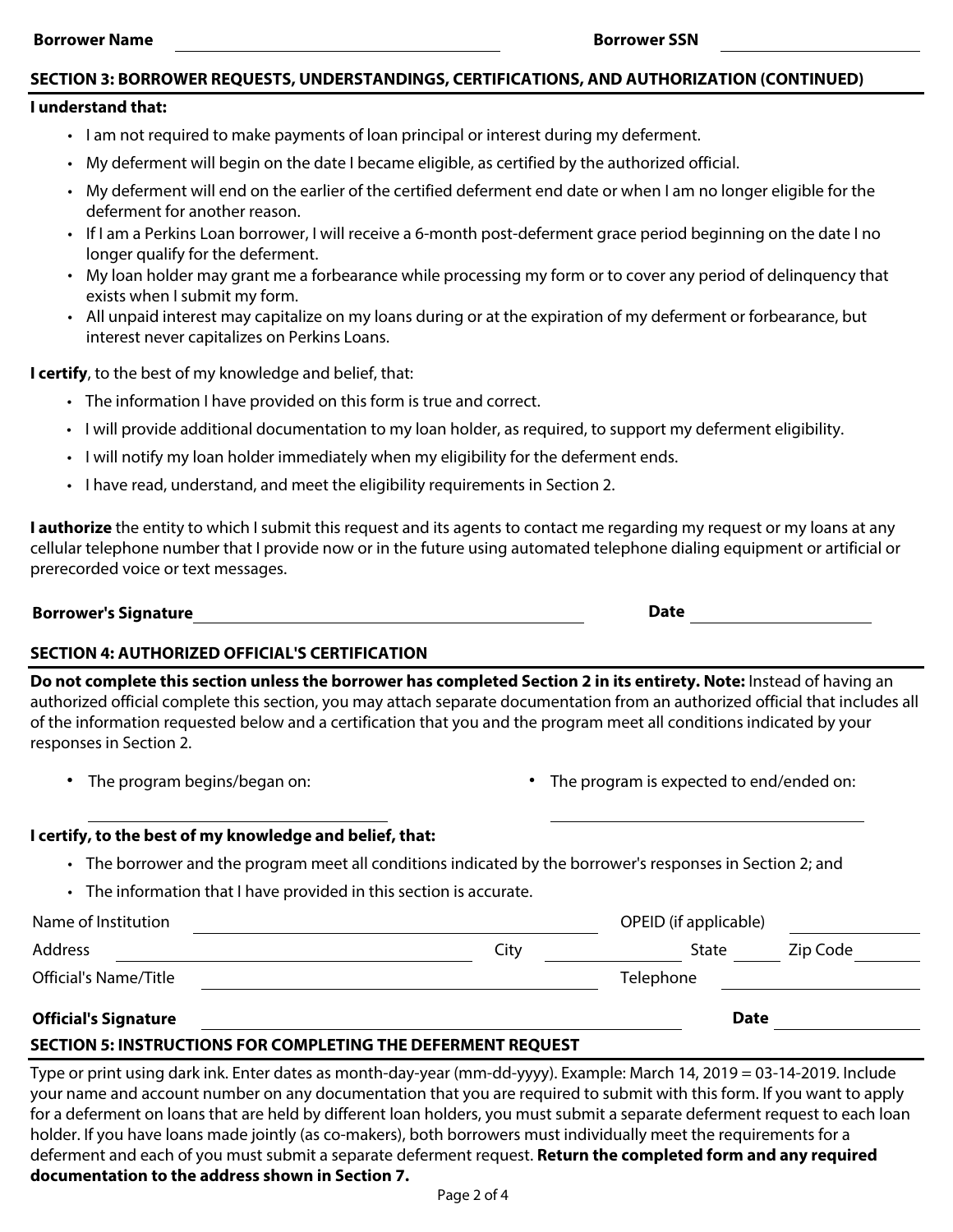# **SECTION 6: DEFINITIONS**

The **William D. Ford Federal Direct Loan (Direct Loan) Program** includes Federal Direct Stafford/Ford (Direct Subsidized) Loans, Federal Direct Unsubsidized Stafford/ Ford (Direct Unsubsidized) Loans, Federal Direct PLUS (Direct PLUS) Loans, and Federal Direct Consolidation (Direct Consolidation) Loans.

The **Federal Family Education Loan (FFEL) Program**  includes Federal Stafford Loans, Federal PLUS Loans, Federal Consolidation Loans, and Federal Supplemental Loans for Students (SLS).

The **Federal Perkins Loan (Perkins Loan) Program**  includes Federal Perkins Loans, National Direct Student Loans (NDSL), and National Defense Student Loans (Defense Loans).

An **authorized official** who may complete Section 4 is an official of the Rehabilitation Training Program.

**Capitalization** is the addition of unpaid interest to the principal balance of your loan. Capitalization causes more interest to accrue over the life of your loan and may cause your monthly payment amount to increase. Interest never capitalizes on Perkins Loans. Table 1 (below) provides an example of the monthly payments and the total amount repaid for a \$30,000 unsubsidized loan. The example loan has a 6% interest rate and the example deferment or forbearance lasts for 12 months and begins when the loan entered repayment. The example compares the effects of paying the interest as it accrues or allowing it to capitalize.

 A **co-maker** is one of the two individuals who are joint borrowers on a Direct or Federal Consolidation Loan or a Federal PLUS Loan. Both co-makers are equally responsible for repaying the full amount of the loan.

A **deferment** is a period during which you are entitled to postpone repayment of your loans. Interest is not generally charged to you during a deferment on your subsidized loans. Interest is always charged to you during a deferment on your unsubsidized loans. On loans made under the Perkins Loan Program, all deferments are followed by a post-deferment grace period of 6 months, during which time you are not required to make payments.

A **forbearance** is a period during which you are permitted to postpone making payments temporarily, allowed an extension of time for making payments, or temporarily allowed to make smaller payments than scheduled.

The **holder** of your Direct Loans is the Department. The holder of your FFEL Program loans may be a lender, guaranty agency, secondary market, or the Department. The holder of your Perkins Loans is an institution of higher education or the Department. Your loan holder may use a servicer to handle billing and other communications related to your loans. References to "your loan holder" on this form mean either your loan holder or your servicer.

A **subsidized loan** is a Direct Subsidized Loan, a Direct Subsidized Consolidation Loan, a Federal Subsidized Stafford Loan, portions of some Federal Consolidation Loans, a Federal Perkins Loan, an NDSL, and a Defense Loan.

An **unsubsidized loan** is a Direct Unsubsidized Loan, a Direct Unsubsidized Consolidation Loan, a Direct PLUS Loan, a Federal Unsubsidized Stafford Loan, a Federal PLUS Loan, a Federal SLS, and portions of some Federal Consolidation Loans.

| <b>Treatment of Interest with</b><br><b>Deferment/Forbearance</b> | Loan<br><b>Amount</b> | <b>Capitalized</b><br><b>Interest</b> | <b>Outstanding</b><br>Principal | <b>Monthly</b><br><b>Payment</b> | <b>Number of</b><br><b>Payments</b> | <b>Total</b><br><b>Repaid</b> |
|-------------------------------------------------------------------|-----------------------|---------------------------------------|---------------------------------|----------------------------------|-------------------------------------|-------------------------------|
| Interest is paid                                                  | \$30,000              | \$0                                   | \$30,000                        | \$333                            | 120                                 | \$41,767                      |
| Interest is capitalized at the<br>end                             | \$30,000              | \$1,800                               | \$31,800                        | \$353                            | 120                                 | \$42,365                      |
| Interest is capitalized<br>quarterly and at the end               | \$30,000              | \$1,841                               | \$31,841                        | \$354                            | 120                                 | \$42,420                      |

# **Table 1. Capitalization Chart**

# **SECTION 7: WHERE TO SEND THE COMPLETED DEFERMENT REQUEST**

Return the completed form and any documentation to: (If no address is shown, return to your loan holder.)

If you need help completing this form, call: (If no phone number is shown, call your loan holder.)